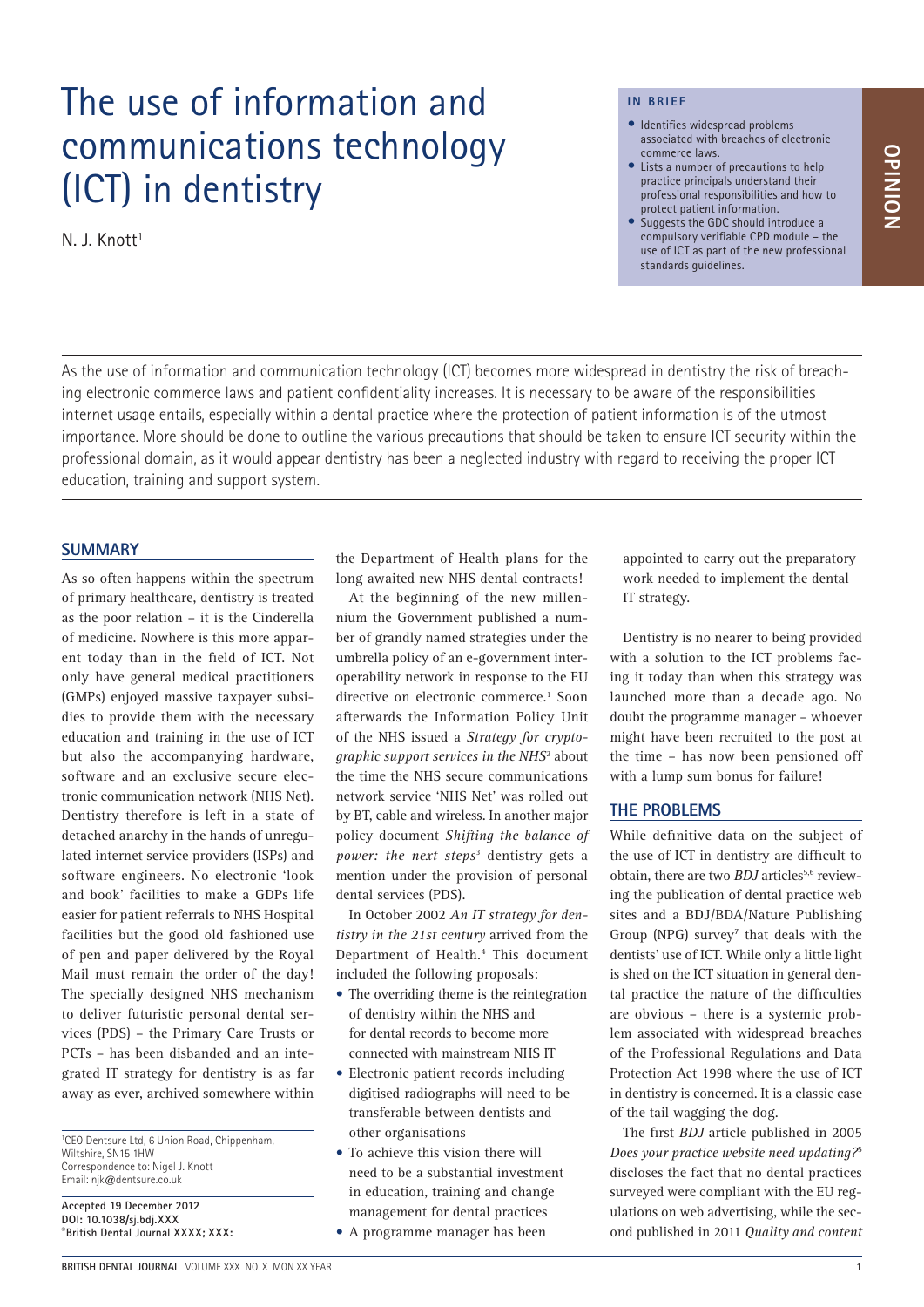of dental practice websites<sup>6</sup> confirms the fact that very few dental practice websites conform to all of the relevant regulations that apply to website content and secure e‑communications (e-mail). The BDJ/BDA/ NPG ICT survey<sup>7</sup> is more broadly based but unfortunately it does not give us a very clear picture of what is going on in general practice where the use of ICT is concerned. Of 2,806 BDA members who were approached in the survey only 500 eventually took part and of these 20% were full time salaried NHS staff. However, the results suggest that less than 50% of UK dental practices have websites and a very large proportion of dentists rely on free insecure proprietary internet communications for professional purposes. It is likely that many of those who did not take part in the survey were discouraged by the fact they were not familiar with the use of ICT or did not have any computerised functions within their practices. It is known also that a significant number of practice principals are neither ICT literate nor have any intention of becoming so in the near future as the magnitude of the task and the costs are major deterrents. This is despite the fact that no new NHS dental contracts will be given to dental practices that are not fully computerised and compliant with the NHS Information Governance Toolkit.<sup>8</sup> Presently, the widespread regulatory non-compliance is very likely the result of practice principals being unfamiliar with the details of the Data Protection Act 1998, regulations concerning the use of electronic communications, and website agencies being una‑ ware of the GDC professional regulations concerning the special security required for the protection of patient identifiable information (PII). This potent combination leads to the existence of a systemic risk of non-compliance and the potential threat to a practice principal of a maximum fine from the Information Commissioner's Office of £500,000 accompanied by GDC disciplinary proceedings and professional sanctions. The Leveson Inquiry and ever increasing cyber crime activity should be enough to galvanise the dental profession into taking meaningful preventive measures sooner rather than later.

With the advent of computer assisted design (CAD) and computer assisted manufacturing (CAM) technology the problems will become more acute as prosthodontics will depend very much upon CAD/CAM-based technology. In future, clinical treatment planning might be prejudiced without the knowledge and application of the very latest computerised solutions (CAD/CAM).

# **IMMEDIATE PRECAUTIONS**

- 1. Although the NHS Information Governance Toolkit<sup>8</sup> takes some assimilating, it is nothing more or less than a statement of good governance where the use of computers and ICT in dental practice is concerned
- 2. The Information Commissioner's Office also publishes some excellent booklets all of which are available online giving clear guidelines that have to be implemented to comply with the Data Protection Act 1998 (www.ico.gov.uk)
- 3. A named data protection officer (preferably a practice principal or the practice manager) and data controller should be in every dental practice and registered with the ICO under the Data Protection Act 1998
- 4. All appointed data controllers should study the ICO *Data sharing*  code of *practice<sup>9</sup>* in detail and carry out a privacy impact assessment (PIA) as a matter of urgency. There should be written contracts in place with internet service providers and web agencies placing the onus of responsibility upon their shoulders for Data Protection Act compliance. All e‑communication networks need to be secured for the transfer of PII and hosting arrangements must comply with the ICO notification guidelines<sup>10</sup>
- 5. Ensure your dental practice URL (uniform resource locator or web address) is registered in the practice ownership and ensure the IP (internet protocol) address is properly authorised and the hosting facility compliant with the professional regulations where PII transfers are concerned
- 6. Validate the status of your e‑mail service and ensure that your professional e‑communications facilities are fit for professional purposes and separated from personal facilities
- 7. Websites should be categorised into either static information only (no e‑communication hyperlinks) or active (secure e‑communications and compliant hyperlinks). The practice of harvesting sensitive patient data (PII) through insecure website templates is asking for serious trouble. There should be no web site e‑communications (referrals/appointments/new patients/ contact us/ e‑mail addresses) in the absence of secure transmission pathways (https://protocols) and secure socket layer (SSL) protection to and from secure hosting facilities. Patient identifiable information (PII) must be fully encrypted so it cannot be intercepted by anyone other than a certificated data controller. **No PII (e-data) should ever be stored within remote hosting facilities (servers) in plain text where it can be read by a third party.** In the case of information only (brochure) web sites there is no objection to print and send (PS) protocols being employed where patient forms are published in a portable document format (PDF) that can be downloaded, completed offline, authenticated and sent by post
- 8. Regulations must be enforced for any IT/web agency working within dentistry. It is an offence for any agency to use the word 'dental' or 'dentist' (or other protected words associated in meaning to the practice of dentistry) in a company title unless it has been properly authorised and approved by the GDC beforehand. Companies House will not register a particular company title without evidence of certification by the GDC that audit processes designed to protect the profession and their patients have been approved
- 9. Carry out due diligence on any outside ICT contractor via Companies House and the ICO Public Register. An assessment of specialist knowledge, experience and competence should be made before any outside service contracts are executed.

#### **PROFESSIONAL STANDARDS AND SOLUTIONS**

The BDA should be working in concert with the GDC/ICO to ensure educational